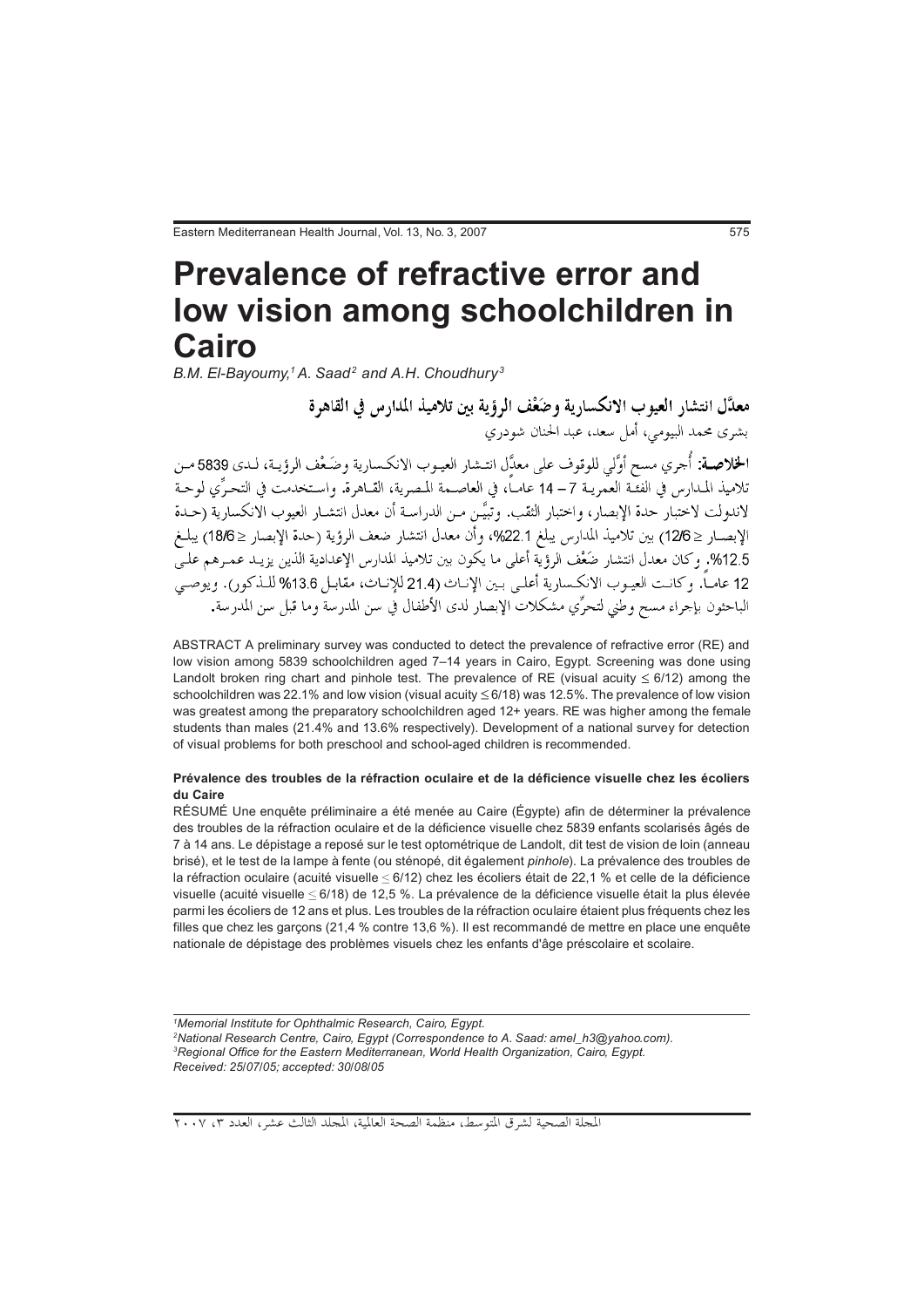## Introduction

Refractive error (RE) leading to low vision is one of the most common problems of visual impairment, especially among schoolchildren, and frequently remains undiagnosed for long periods. The World Health Organization (WHO) has grouped uncorrected RE with cataract, glaucoma, trachoma and macular degeneration, infectious disease, and vitamin A deficiency among the leading causes of blindness and vision impairment in the world [*1*]. In Egypt, a preliminary national survey done in the Helwan area of Cairo reported that 34% of the recorded disabilities were visual disability [*2*].

Correction of RE and low vision are one of the priorities of global initiatives for Vision 2020 [*3*]. In Egypt there are few studies showing the prevalence of errors of refraction. The present study is a preliminary survey to determine the prevalence of RE and low vision among schoolchildren in Cairo, which is the capital of Egypt, with the highest population density in the country. It is the first study on a large sample (6000 students) in 4 educational sectors of different socioeconomic level. Studies have been done in different governorates with smaller populations and in smaller samples (not more that 1000–1500) students [*4–8*]. This is also the first study to train school doctors and school nurses (as all the schools are covered by the Medical Insurance Organization, the governmental organization that funds the medical services of all school-age children in primary, preparatory and secondary schools).

## **Methods**

## Selection of the target population

This was a cross-sectional descriptive study of a cluster random sample of 12 government schools. The schools were chosen using a multistage random sampling technique. The schools of Cairo governorate were divided into clusters based on Ministry of Education geographic divisions. Four educational geographic divisions were chosen randomly (El-Waiely, Mataria, Heliopolis and Nozha).

The schools of each of the selected educational geographic divisions were stratified into primary schools, preparatory schools for males and preparatory schools for females. Subsets of school clusters were randomly selected from the 3 school strata of the chosen educational areas, i.e. 1 primary school, 1 male preparatory school and 1 female preparatory school independent of their numbers. All the students of the selected schools were included in the screening (age range 7–15 years). Private schools were excluded from the study as their health systems are different from that of the government schools and there is a private school doctor for each school.

Information on parents' education, occupation and employment status was also obtained from the parents of each child by questionnaire, to estimate the socioeconomic status according to Park and Park [*9*].

#### **Ophthalmic examination**

The health insurance school health physician and the school nurse of each school included in the study were trained by the authors how to measure the visual acuity (VA) of the students. Assessment of VA of all the students was done with a Landolt broken ring chart at 6 metres in a well-illuminated room. VA was measured with and without glasses. Children with VA 6/12 or less with or without correction were examined by pinhole test to evaluate the improvement of VA. The school doctors were also trained to evaluate ocular balance, strabismus by cov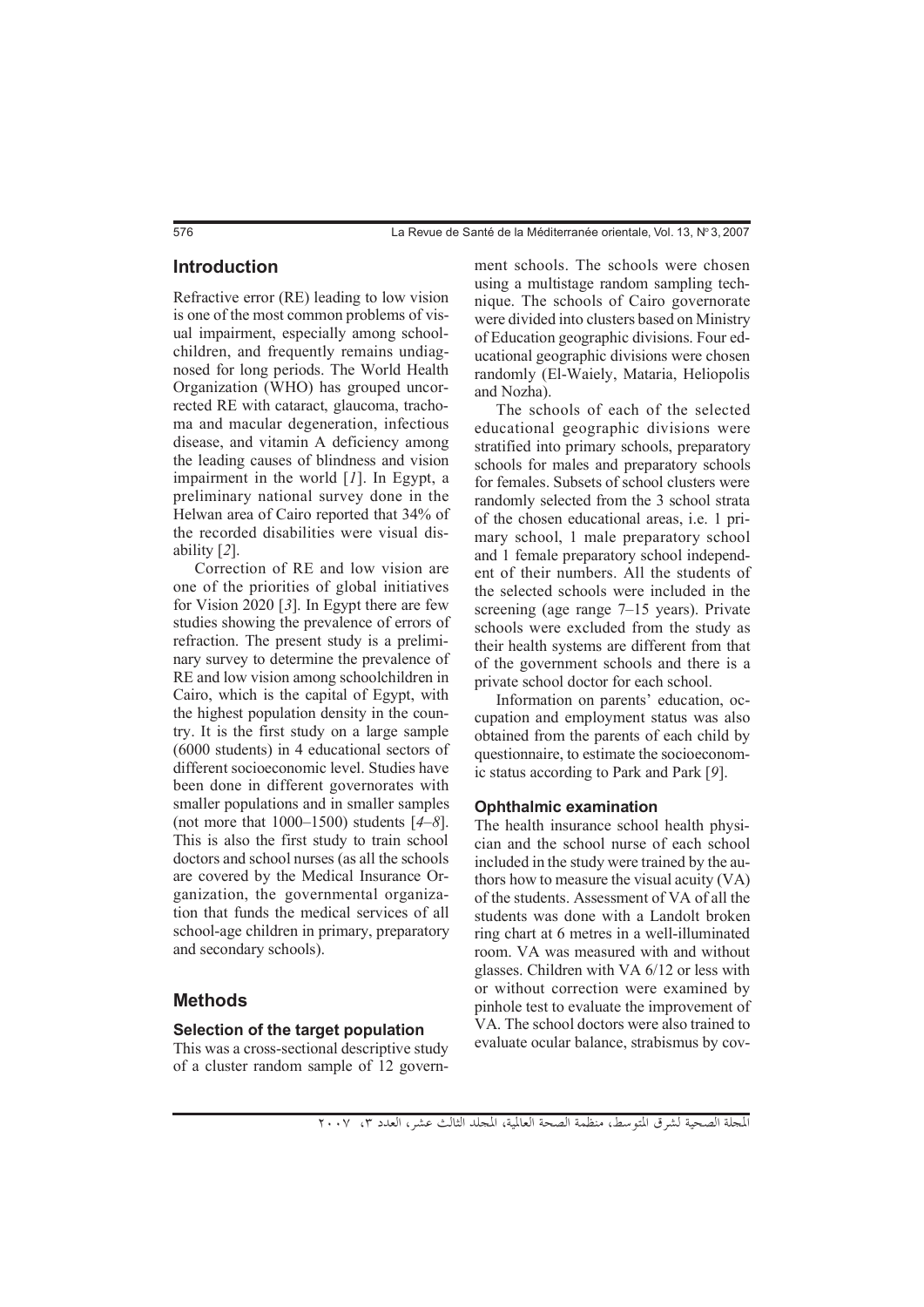ered and uncovered test, and ocular motility in the 6 cardinal positions.

The children with  $VA \leq 6/18$  in both eyes with best correction were categorized as low vision. Children with uncorrected VA were referred to the medical insurance clinics. The type of RE was obtained from the ophthalmic prescription.

#### **Statistical analysis**

The collected data were analysed using *SPSS*, version 7.5. The prevalence of RE among the screened students was estimated. Pearson chi-squared test was applied and differences were considered significant at  $P < 0.05$ .

# **Results**

From the school records, 6000 students aged from 7 to 15 years were selected to be included in the study; 161 students (2.7%) refused to participate. The remaining 5839 students (3113 females and 2726 males) were screened.

The screening revealed that 1292 of the 5839 students (22.1%) had RE (VA  $\leq 6/12$ ), and 728 (12.5%) had low vision (VA  $\leq 6/18$ ) (Table 1). Strabismus was found in only 42

| Table 1 Visual acuity of the 5839 children<br>screened in Cairo governorate |      |       |  |  |  |  |  |  |
|-----------------------------------------------------------------------------|------|-------|--|--|--|--|--|--|
| <b>Visual acuity</b>                                                        | No.  | %     |  |  |  |  |  |  |
| 6/6                                                                         | 2840 | 48.6  |  |  |  |  |  |  |
| 6/9                                                                         | 1707 | 29.2  |  |  |  |  |  |  |
| 6/12                                                                        | 564  | 9.7   |  |  |  |  |  |  |
| 6/18                                                                        | 336  | 5.8   |  |  |  |  |  |  |
| 6/24                                                                        | 201  | 3.4   |  |  |  |  |  |  |
| 6/36                                                                        | 125  | 2.1   |  |  |  |  |  |  |
| 6/60                                                                        | 66   | 1.1   |  |  |  |  |  |  |
| Total                                                                       | 5839 | 100.0 |  |  |  |  |  |  |

students (0.7%). Of the children with RE, 55.7% were myopic, 27.3% hypermetropic and 17.0% astigmatic.

Table 2 shows the age distribution of the children with RE: 85.4% were aged 12+ years. Figure 1 shows that the prevalence of RE and low vision were significantly higher among female students compared with males  $(P < 0.05)$ .

Among the students with RE, 42.3% wore glasses and 57.7% had no glasses. The proportion of students with RE and without glasses was slightly higher among families of low socioeconomic status (55.0%), than among families of middle socioeconomic status (52.7%), but this was not significantly different  $(P > 0.05)$ .

## **Discussion**

A preliminary national survey of disabilities in Egypt in Helwan, Cairo, reported that 34% of the recorded disabilities were visual disability [*2*].

The present study was a preliminary screening to determine the prevalence of refractive error (RE) among schoolchildren from 4 different randomly selected educational geographic divisions. We found the prevalence of RE (VA  $\leq 6/12$ ) was high—22.1% of school students aged 7–14 years—and 12.5% of them had low vision (VA  $\leq$  6/18). The frequency of students with low vision was mostly among the preparatory-school students.

A previous study of primary-school children in one area of Cairo (Shubra) diagnosed RE in 21.8% of all examined children [*5*], whereas another study detected a higher prevalence of RE (36.8%) among primaryschool children in Giza governorate [*6*]. In Menofiya governorate it was reported that 17.5% of primary-school children had RE [*4*]. In Tanta governorate, RE was found in about 39% of 511 primary-school students,

المجلة الصحية لشرق المتوسط، منظمة الصحة العالمية، المجلد الثالث عشر، العدد ،٣ ٢٠٠٧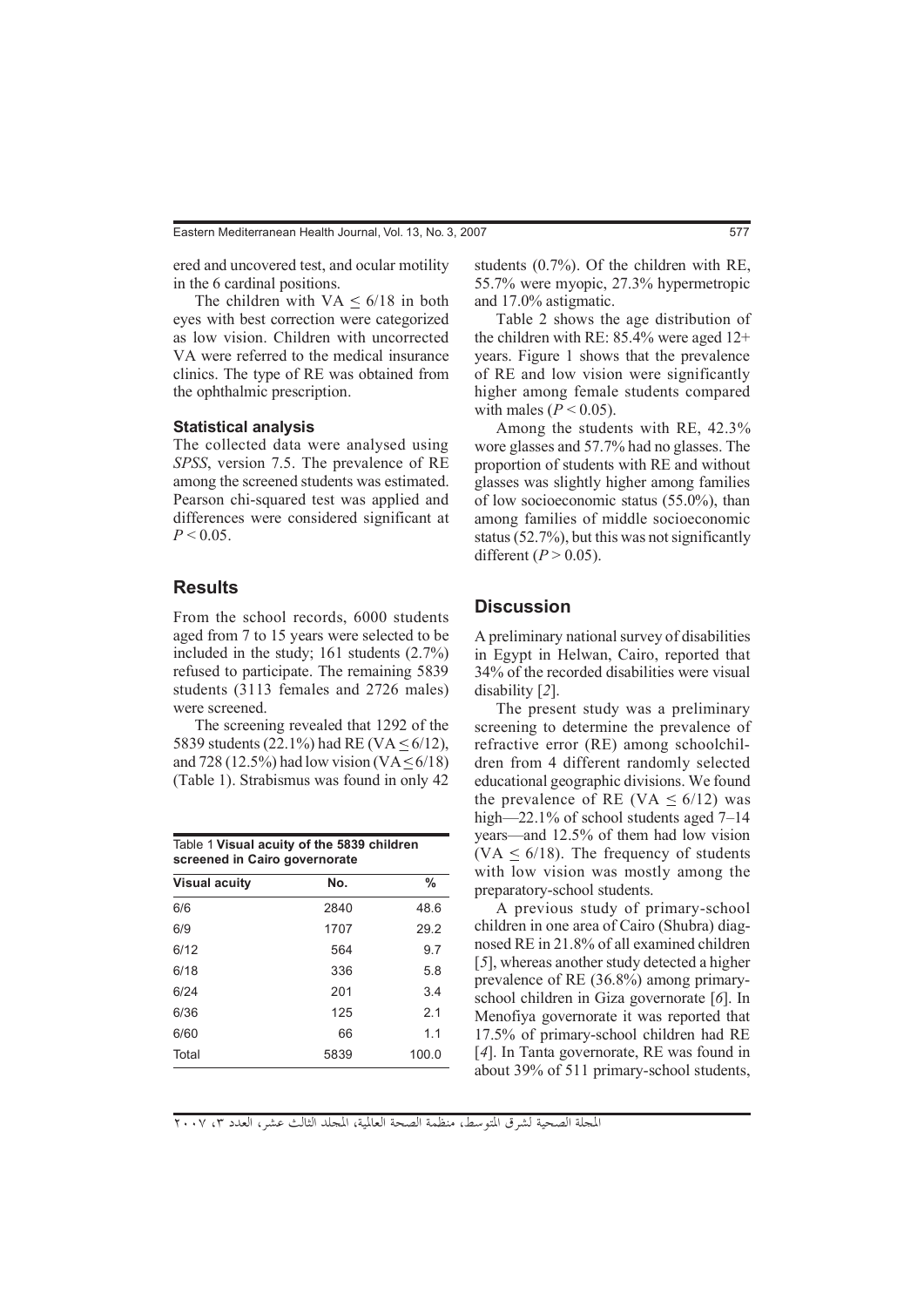| Age<br>(years) | No.<br>screened | <b>Visual acuity</b> |      |      |               |             |             |                |               |       |      |
|----------------|-----------------|----------------------|------|------|---------------|-------------|-------------|----------------|---------------|-------|------|
|                |                 | 6/18                 |      | 6/24 |               | 6/36        |             | 6/60           |               | Total |      |
|                |                 | No.                  | $\%$ | No.  | $\frac{0}{0}$ | No.         | $\%$        | No.            | $\frac{0}{0}$ | No.   | %    |
| $7-$           | 359             | 10                   | 2.8  | 3    | 0.8           | $\mathbf 0$ | $\mathbf 0$ | 0              | $\mathbf 0$   | 13    | 3.6  |
| $8-$           | 395             | 10                   | 2.5  | 2    | 0.5           | 1           | 0.3         | 1              | 0.3           | 14    | 3.5  |
| $9 -$          | 294             | 5                    | 1.7  | 5    | 1.7           | 6           | 2.0         | 0              | $\mathbf 0$   | 16    | 5.4  |
| $10 -$         | 428             | 10                   | 2.3  | 8    | 1.9           | 3           | 0.7         | 1              | 0.2           | 22    | 5.1  |
| $11 -$         | 401             | 23                   | 5.7  | 8    | 2.0           | 8           | 2.0         | $\overline{2}$ | 0.5           | 41    | 10.2 |
| $12 -$         | 1570            | 111                  | 7.1  | 70   | 4.5           | 40          | 2.5         | 17             | 1.1           | 238   | 15.2 |
| $13 -$         | 1086            | 65                   | 6.0  | 53   | 4.9           | 26          | 2.4         | 20             | 1.8           | 164   | 15.1 |
| $14 - 15$      | 1303            | 102                  | 7.8  | 52   | 4.0           | 41          | 3.1         | 25             | 1.9           | 220   | 16.9 |
| Total          | 5836            | 336                  | 5.8  | 201  | 3.4           | 125         | 2.1         | 66             | 1.1           | 728   | 12.5 |

578 **1991 - La Revue de Santé de la Méditerranée orientale**. Vol. 13. N° 3.2007

amblyopia in 0.8% and strabismus in 0.6% [*7*]. In Al-Minya governorate a study on a random sample of 1588 schoolchildren aged 7–15 years found RE in 11.9%, amblyopia in 3.6% and strabismus in 1.6% [*8*].

RE may be viewed as resulting from a combination of genetic and environmental factors [*10*]. Myopia has reached epidemic



Figure 1 Prevalence of refractive error and low vision by sex

proportions in many countries such as Japan, Hong Kong, Taiwan and Singapore [*11*]. The present study found that myopia was the most prevalent type of RE among the screened schoolchildren (55.7%), followed by hypermetropia (27.3%), and astigmatism (17.0%); strabismus was found in only 0.7%.

In a previous study, only 9.2% of the children with RE wore glasses [*7*]. But the present screening revealed that 42.3% had glasses, although family income had no significant effect. Not wearing glasses may lead to a greater deterioration in VA of the affected children. Thus, awareness about the importance of visual correction may play a significant role in proper management of RE cases. Further study about the public awareness of early detection of RE and proper management is suggested.

#### **Recommendations**

The main recommendations from this study are:

• Development of national programme for early detection of visual impairment,